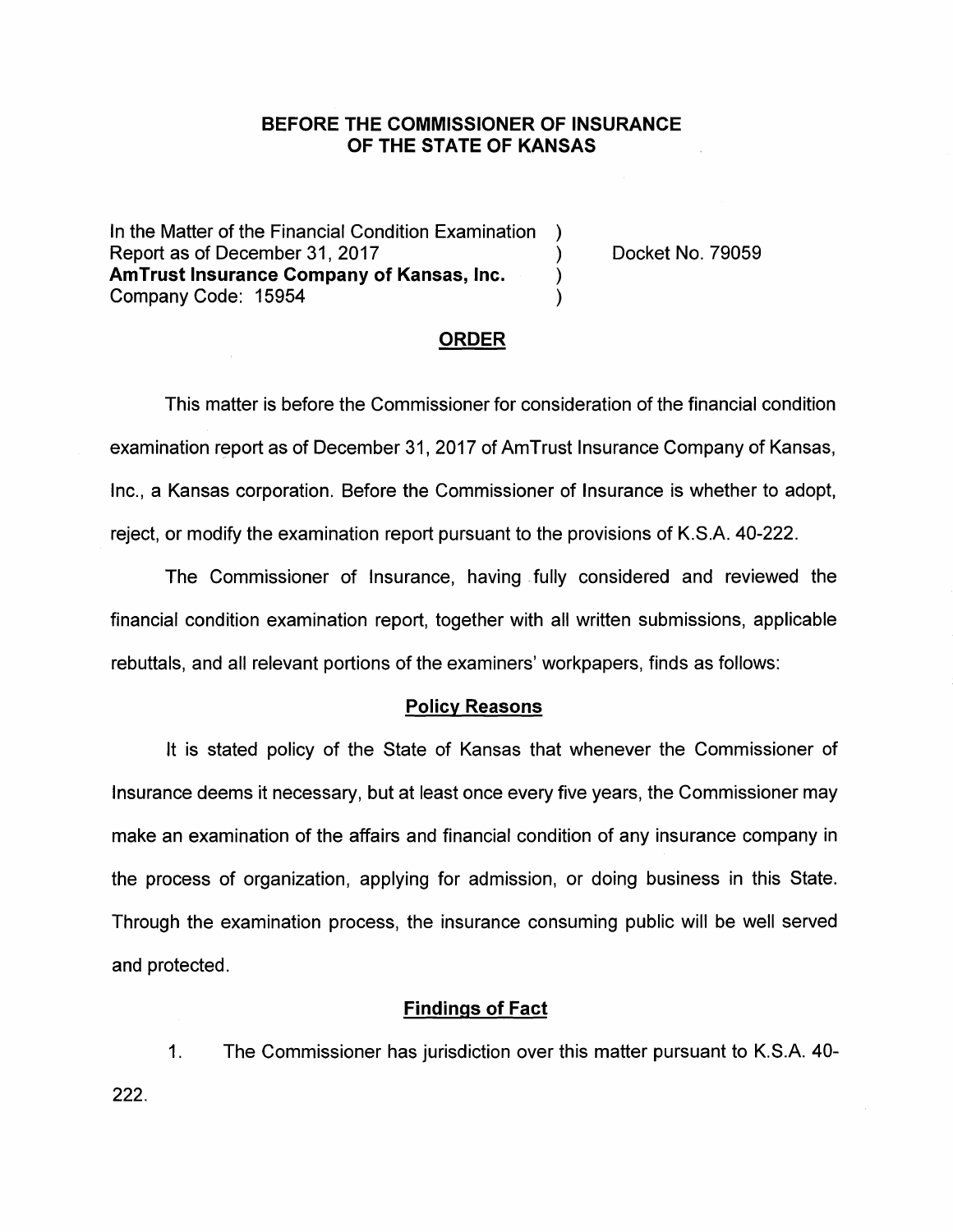2. The Kansas Insurance Department undertook an examination of AmTrust Insurance Company of Kansas, Inc., The Department completed the examination on May 28, 2019.

3. On May 28, 2019, the examiner-in-charge tendered and filed with the Kansas Insurance Department a verified written report of the examination within thirty (30) days following completion of the examination.

4. Following receipt of the verified report, the Kansas Insurance Department transmitted the report to AmTrust Insurance Company of Kansas, Inc. on May 28, 2019, with a duly executed notice advising the company of its opportunity to prepare and submit to the Kansas Insurance Department a written submission or rebuttal with respect to any and all matters contained in the report. The Kansas Insurance Department further advised AmTrust Insurance Company of Kansas, Inc. that it needed to file with the Kansas Insurance Department no later than thirty (30) days after receipt of the verified report.

5. AmTrust Insurance Company of Kansas, Inc. filed a written rebuttal of the verified report on June 27, 2019.

6. Within thirty (30) days of the end of the time period allowed for written submission or rebuttal, the Commissioner of Insurance fully reviewed the report, together with all written submissions and rebuttals provided by AmTrust Insurance Company of Kansas, Inc. The Commissioner of Insurance further reviewed all relevant workpapers.

#### **Conclusion of Law**

7. K.S.A. 40-222(k)(2) provides:

"Within 30 days of the end of the period allowed for the receipt of written submissions or rebuttals, the commissioner shall fully consider and review the report, together with any written submissions or rebuttals and any relevant portions of the examiners workpapers and enter an order: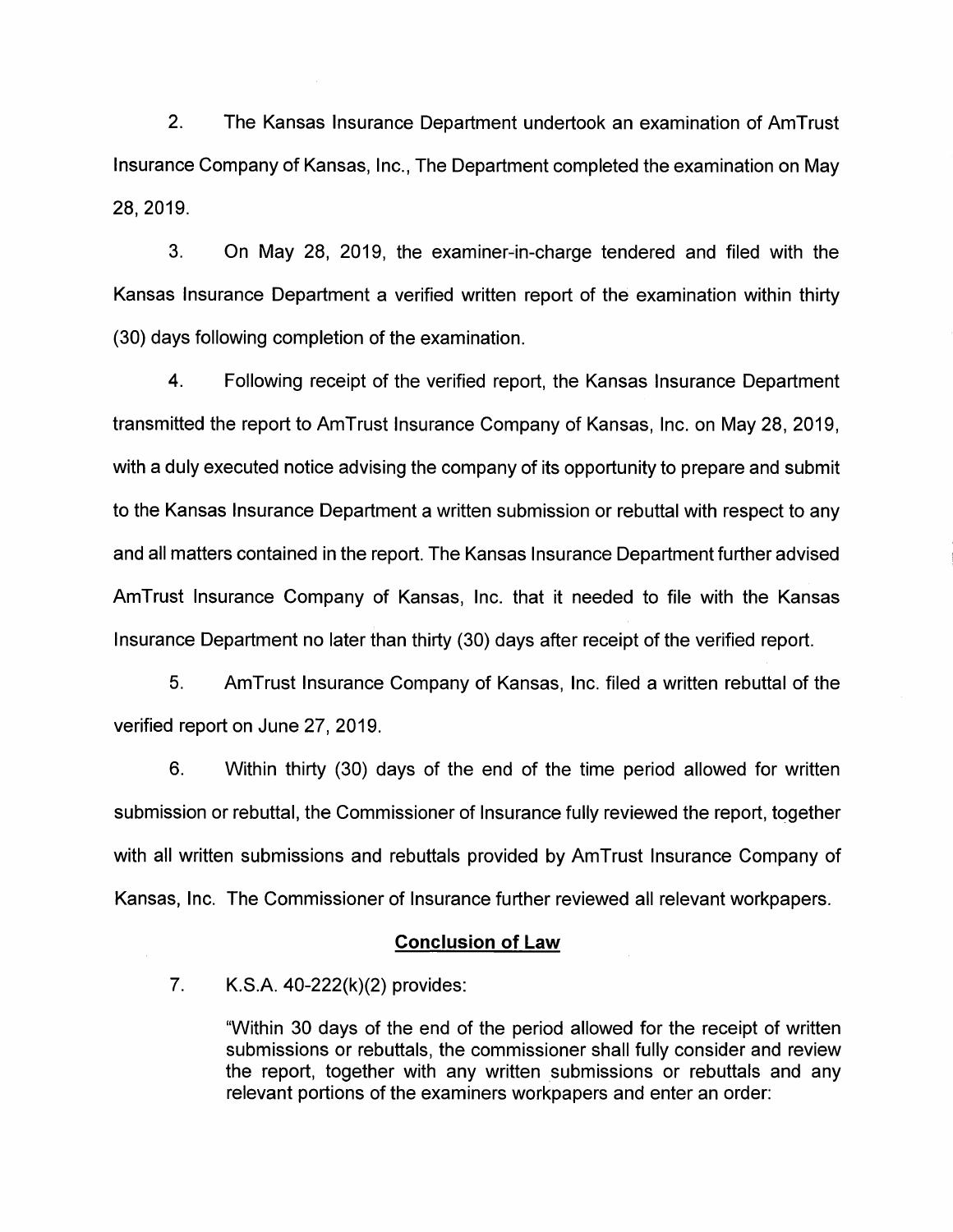- (A) Adopting the examination report as filed or with modification or corrections. If the examination report reveals that the company is operating in violation of any law, regulation or prior order of the commissioner, the commissioner may order the company to take any action the commissioner considers necessary and appropriate to cure such violations; or
- (B) rejecting the examination report with directions to the examiners to reopen the examination for purposes of obtaining additional data, documentation or information, and refiling pursuant to subsection (k); or
- (C) call and conduct a fact-finding hearing in accordance with K.S.A. 40-281 and amendments thereto for purposes of obtaining additional documentation, data, information and testimony."
- 8. Based upon the Findings of Fact enumerated in paragraphs #1 through #6

above, the modified financial condition examination report as of December 31, 2017 of AmTrust Insurance Company of Kansas, Inc. should be adopted.

# **IT IS THEREFORE, BY THE COMMISSIONER OF INSURANCE, ORDERED THAT:**

1. The financial condition examination report as of December 31, 2017 of

AmTrust Insurance Company of Kansas, Inc., is adopted.

2. The Commissioner of Insurance retains jurisdiction over this matter to issue

any and all further Orders deemed appropriate or to take such further action necessary to dispose of this matter.

3. Within 30 days of the issuance of the adopted report, the company shall file affidavits executed by each of its directors stating under oath that they have received a copy of the adopted report and related orders.

4. The Commissioner of Insurance shall hold the content of the examination report as private and confidential information for a period of 30 days. Thereafter, the